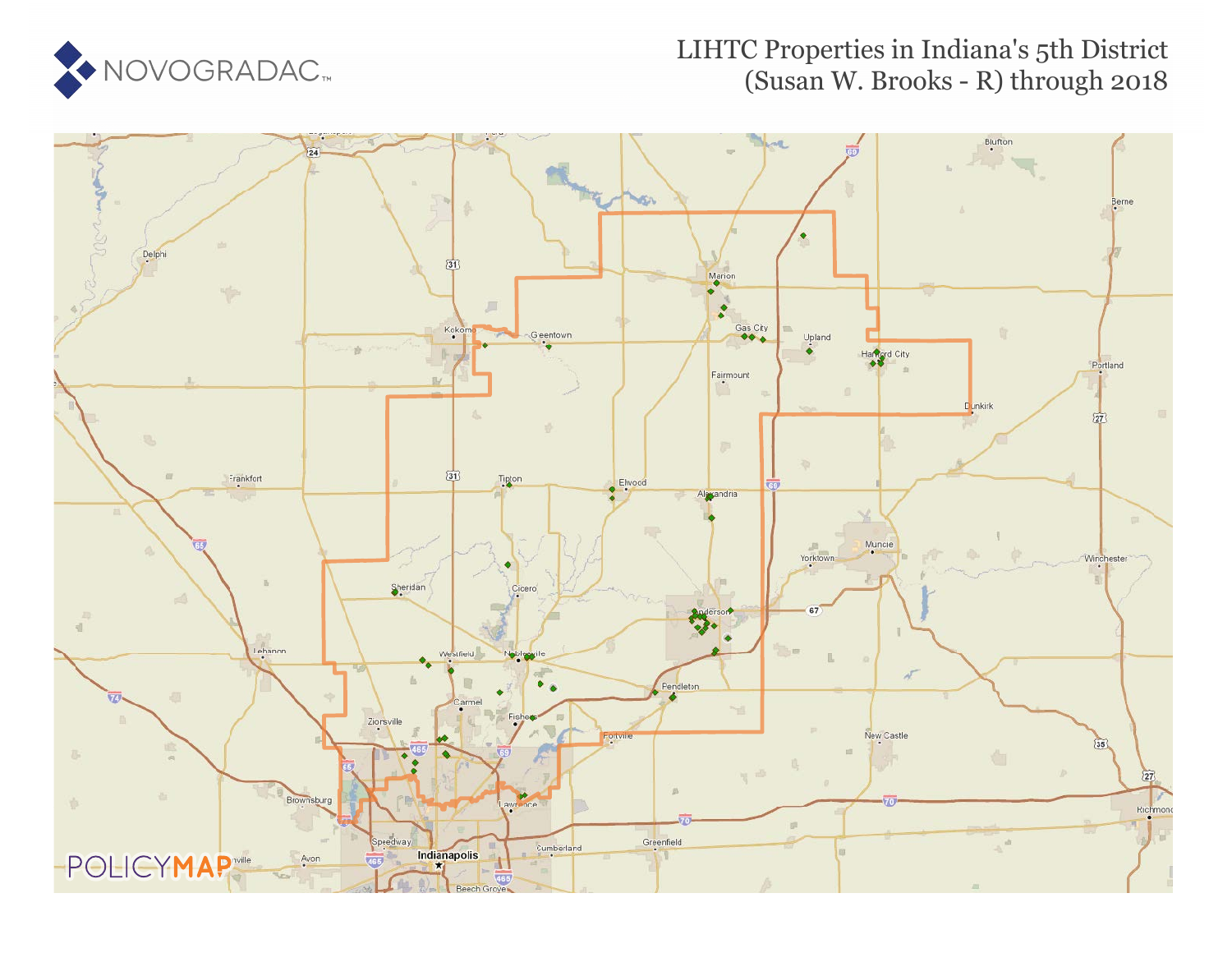| <b>Project Name</b>                                                                   | <b>Address</b>                                     | <b>City</b>                           | <b>State</b>                    | <b>Zip Code</b> | Nonprofit<br><b>Sponsor</b> | <b>Allocation</b><br><b>Year</b> | <b>Annual</b><br><b>Allocated</b><br><b>Amount</b> | <b>Year Placed<br/>in Service</b> | <b>Construction Type</b> | <b>Total</b><br><b>Units</b> | Low<br><b>Income</b><br><b>Units</b> | <b>Rent or</b><br><b>Income</b><br><b>Ceiling</b> | <b>Credit</b><br>Percentage       | Tax-<br><b>Exempt</b><br><b>Bond</b> | <b>HUD Multi-</b><br>Family<br><b>Financing/Rental</b><br><b>Assistance</b> |
|---------------------------------------------------------------------------------------|----------------------------------------------------|---------------------------------------|---------------------------------|-----------------|-----------------------------|----------------------------------|----------------------------------------------------|-----------------------------------|--------------------------|------------------------------|--------------------------------------|---------------------------------------------------|-----------------------------------|--------------------------------------|-----------------------------------------------------------------------------|
| <b>FAIRVIEW APTS</b>                                                                  | $301$ S TENTH ST $$\sf{GAS}\>{\sf{CITY}}$$ APT $6$ |                                       | IN                              | 46933           |                             | Insufficient<br>Data             | $\$0$                                              | Insufficient<br>Data              | Not Indicated            | 66                           | $\bf{0}$                             |                                                   | Not<br>Indicated                  |                                      |                                                                             |
| THE VILLAGE AT<br><b>HILLSIDE</b>                                                     | 1326 W TENTH<br><b>ST</b>                          | ANDERSON                              | $\ensuremath{\text{IN}}$        | 46016           |                             | Insufficient<br>Data             | $\$0$                                              | Insufficient<br>Data              | Not Indicated            | 40                           | $\bf{0}$                             |                                                   | Not<br>Indicated                  |                                      |                                                                             |
| THE VILLAGES AT VAN 503 E VAN<br><b>CLEVE</b>                                         | <b>CLEVE ST</b>                                    | HARTFORD CITY IN                      |                                 | 47348           |                             | 2013                             | \$0                                                | Insufficient<br>Data              | Not Indicated            | 46                           | $\bf{0}$                             |                                                   | Not<br>Indicated                  |                                      |                                                                             |
| <b>BLAKEY - 4</b>                                                                     | 1830 NICHOL<br>$\operatorname{AVE}$                | <b>ANDERSON</b>                       | $\ensuremath{\text{IN}}\xspace$ | 46016           |                             | 1989                             | \$0                                                | 1989                              | Not Indicated            | $\mathbf{1}$                 | $\mathbf{1}$                         |                                                   | Not<br>$\operatorname{Indicated}$ | $\mathbf{N}\mathbf{o}$               |                                                                             |
| <b>BLAKEY - 5</b>                                                                     | 1913 PEARL ST ANDERSON                             |                                       | IN                              | 46016           |                             | 1989                             | \$0                                                | 1989                              | Not Indicated            | $\mathbf{1}$                 | $\mathbf{2}$                         |                                                   | Not<br>Indicated                  | No                                   |                                                                             |
| NOBLE MANOR APTS II 780 NOBLE RUN NOBLESVILLE                                         |                                                    |                                       | IN                              | 46060           |                             | 1989                             | \$0                                                | 1989                              | Not Indicated            | 60                           | 57                                   |                                                   | Not<br>Indicated                  | No                                   |                                                                             |
| <b>BROOKVIEW APTS</b>                                                                 | $282\to \rm BERRY$<br>$\operatorname{AVE}$         | <b>UPLAND</b>                         | $\ensuremath{\text{IN}}$        | 46989           |                             | 1989                             | \$0                                                | 1989                              | Not Indicated            | 20                           | $\bf{0}$                             |                                                   | Not<br>Indicated                  | No                                   |                                                                             |
| <b>BLAKEY - 3</b>                                                                     | <b>1623 ARROW</b><br>AVE                           | <b>ANDERSON</b>                       | IN                              | 46016           |                             | 1989                             | \$0                                                | 1990                              | Not Indicated            | $\mathbf{1}$                 | $\mathbf{1}$                         |                                                   | Not<br>Indicated                  | No                                   |                                                                             |
| <b>BLAKEY</b>                                                                         | $2631$ CENTRAL $\quad$ ANDERSON AVE                |                                       | $\ensuremath{\text{IN}}$        | 46016           |                             | 1990                             | $\$0$                                              | 1990                              | Not Indicated            | $\mathbf{1}$                 | $\bf{0}$                             |                                                   | Not<br>Indicated                  | No                                   |                                                                             |
| HARTFORD PARK APTS $\frac{300 \text{ S} \text{ WABASH}}{\text{AVE}}$ HARTFORD CITY IN |                                                    |                                       |                                 | 47348           |                             | 1990                             | \$0                                                | 1991                              | Not Indicated            | 24                           | 24                                   | 60% AMGI                                          | Not<br>Indicated                  | $\mathbf{N}\mathbf{o}$               |                                                                             |
| KEEN ASSOC-1991-B                                                                     |                                                    | 10455<br>MCPHERSON ST INDIANAPOLIS    | IN                              | 46280           | No                          | 1991                             | \$0                                                | 1993                              | Not Indicated            | 8                            | ${\bf 8}$                            |                                                   | Not<br>Indicated                  | No                                   |                                                                             |
| BUILDING BLOCKS OF 1412 W THIRD<br>ANDERSON                                           | <b>ST</b>                                          | ANDERSON                              | $\mathbf{IN}$                   | 46016           | Yes                         | 1991                             | \$0                                                | 1993                              | Not Indicated            | 16                           | 16                                   |                                                   | Not<br>$\operatorname{Indicated}$ | $\mathbf {No}$                       |                                                                             |
| D & R ASSOC                                                                           |                                                    | $10355$ CENTRAL $\;$ INDIANAPOLIS AVE | IN                              | 46280           | $\mathbf {No}$              | 1991                             | $\$0$                                              | 1994                              | Not Indicated            | $\overline{4}$               | $\overline{\mathbf{4}}$              |                                                   | Not<br>Indicated                  | $\mathbf {No}$                       |                                                                             |

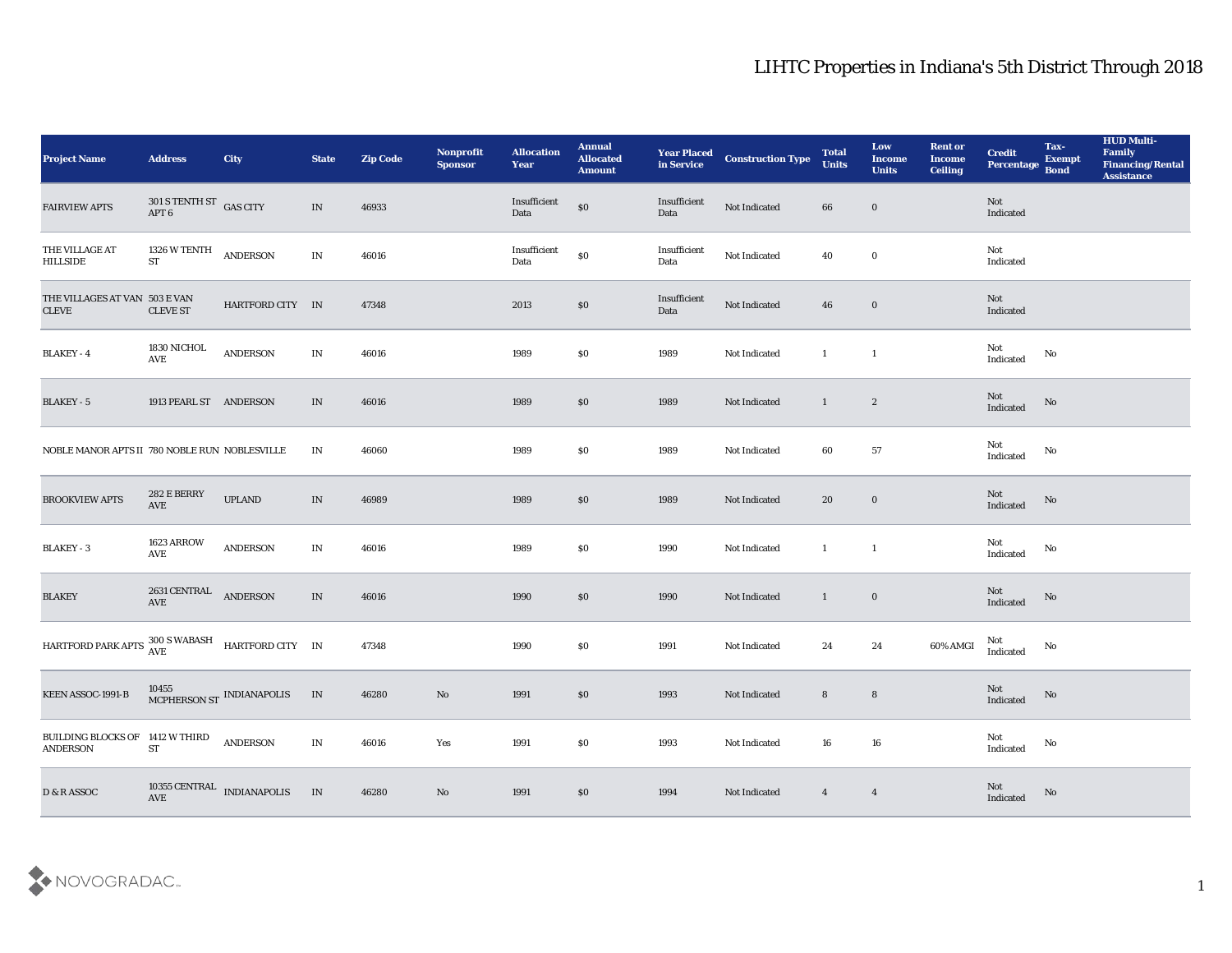| <b>Project Name</b>                      | <b>Address</b>                       | <b>City</b>                           | <b>State</b>                    | <b>Zip Code</b> | Nonprofit<br><b>Sponsor</b> | <b>Allocation</b><br>Year | <b>Annual</b><br><b>Allocated</b><br><b>Amount</b> | <b>Year Placed</b><br>in Service | <b>Construction Type</b> | <b>Total</b><br><b>Units</b> | Low<br><b>Income</b><br><b>Units</b> | <b>Rent or</b><br><b>Income</b><br><b>Ceiling</b> | <b>Credit</b><br>Percentage                | Tax-<br><b>Exempt</b><br><b>Bond</b> | <b>HUD Multi-</b><br>Family<br><b>Financing/Rental</b><br><b>Assistance</b> |
|------------------------------------------|--------------------------------------|---------------------------------------|---------------------------------|-----------------|-----------------------------|---------------------------|----------------------------------------------------|----------------------------------|--------------------------|------------------------------|--------------------------------------|---------------------------------------------------|--------------------------------------------|--------------------------------------|-----------------------------------------------------------------------------|
| TOWER PLACE APTS                         | 1109 JACKSON<br><b>ST</b>            | ANDERSON                              | $\mathbf{IN}$                   | 46016           |                             | 1998                      | $\$0$                                              | 1998                             | Not Indicated            | 43                           | 43                                   |                                                   | Not<br>Indicated                           | No                                   |                                                                             |
| <b>CUMBERLAND</b><br>CROSSING            | 10225 STAGE<br><b>COACH TRAIL</b>    | <b>FISHERS</b>                        | $\ensuremath{\text{IN}}$        | 46037           |                             | 1999                      | $\boldsymbol{\mathsf{S}}\boldsymbol{\mathsf{O}}$   | 1999                             | Not Indicated            | 232                          | 232                                  |                                                   | Not<br>Indicated                           | No                                   |                                                                             |
| PENDLETON PLACE<br><b>APTS</b>           | 101 SHAMROCK PENDLETON<br>$\rm CIR$  |                                       | IN                              | 46064           |                             | 1997                      | \$0                                                | 1999                             | Not Indicated            | 92                           | ${\bf 88}$                           | 60% AMGI                                          | Not<br>Indicated                           | No                                   |                                                                             |
| <b>CASTLE APTS</b>                       | 215 E THIRD ST MARION                |                                       | IN                              | 46952           |                             | 1998                      | $\$0$                                              | 2000                             | Not Indicated            | 24                           | 24                                   | $50\%$ AMGI                                       | Not<br>Indicated                           | No                                   |                                                                             |
| HUNTER'S RUN APTS                        | $717$ E HUNTERS $\;$ MARION RUN DR   |                                       | IN                              | 46953           | $\mathbf {No}$              | 1998                      | \$0                                                | 2000                             | Not Indicated            | 72                           | 72                                   |                                                   | $70\,\%$ present $\,$ No value             |                                      |                                                                             |
| CHARLESTON BAY II                        | 5810 LEE RD                          | <b>INDIANAPOLIS</b>                   | IN                              | 46216           |                             | 2004                      | $\boldsymbol{\mathsf{S}}\boldsymbol{\mathsf{O}}$   | 2001                             | Not Indicated            | 254                          | 231                                  | 60% AMGI                                          | Not<br>Indicated                           | No                                   |                                                                             |
| <b>VALLEY FARMS APTS</b>                 | 1001 S UNION<br><b>ST</b>            | WESTFIELD                             | IN                              | 46074           | No                          | 1994                      | \$0                                                | 1996                             | Not Indicated            | 92                           | 92                                   |                                                   | $30\,\%$ present $\,$ No value             |                                      |                                                                             |
| <b>APPLECREEK</b><br><b>COMMONS</b>      | 1326 MCINTOSH ANDERSON<br>${\rm LN}$ |                                       | $\ensuremath{\text{IN}}\xspace$ | 46013           |                             | 1997                      | $\$0$                                              | 1997                             | Not Indicated            | 194                          | 96                                   |                                                   | Not<br>Indicated                           | No                                   |                                                                             |
| CANTERBURY HOUSE<br><b>APTS - TIPTON</b> | 501<br>CANTERBURY TIPTON<br>CT       |                                       | IN                              | 46072           |                             | 1997                      | \$0                                                | 1997                             | Not Indicated            | 40                           | 39                                   |                                                   | Not<br>$\operatorname{Indicated}$          | No                                   |                                                                             |
| <b>GATEWAY VILLAGE</b>                   | 5514 ARBOR DR ANDERSON               |                                       | IN                              | 46013           |                             | 1997                      | $\$0$                                              | 1997                             | Not Indicated            | 64                           | 64                                   |                                                   | Not<br>Indicated                           | No                                   |                                                                             |
| WESTWOOD ESTATES 528 W 11TH ST ANDERSON  |                                      |                                       | IN                              | 46016           | Yes                         | 1996                      | \$0                                                | 1997                             | <b>Not Indicated</b>     | 49                           | 49                                   |                                                   | $70\,\%$ present $\,$ No value             |                                      |                                                                             |
| <b>LAKEVIEW COURT</b><br>$\rm APTS$      | 314 GREAT<br><b>LAKES DR</b>         | $\operatorname{\mathsf{NOBLESVILLE}}$ | $\ensuremath{\text{IN}}\xspace$ | 46060           | $\rm\thinspace No$          | 1996                      | $\$0$                                              | 1997                             | Not Indicated            | 140                          | 115                                  |                                                   | $70\,\%$ present $\,$ No value             |                                      |                                                                             |
| <b>CENTER MEADOWS</b><br><b>APTS</b>     | $200$ S $300$ E                      | KOKOMO                                | IN                              | 46902           |                             | 1997                      | $\$0$                                              | 1998                             | Not Indicated            | 32                           | $32\,$                               | 60% AMGI                                          | $\operatorname{\mathsf{Not}}$<br>Indicated | No                                   |                                                                             |

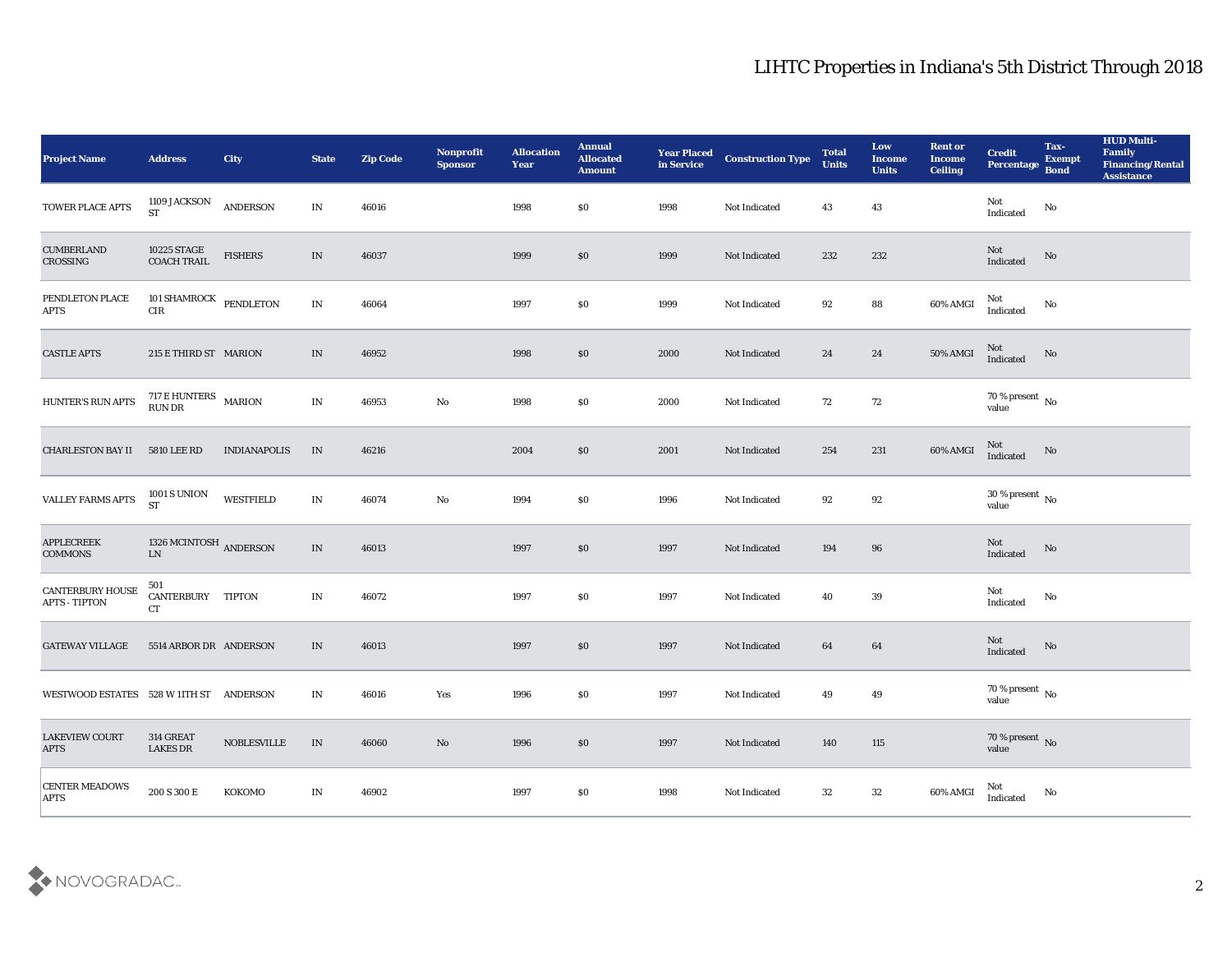| <b>Project Name</b>                     | <b>Address</b>                            | <b>City</b>                      | <b>State</b>                    | <b>Zip Code</b> | Nonprofit<br><b>Sponsor</b> | <b>Allocation</b><br><b>Year</b> | <b>Annual</b><br><b>Allocated</b><br><b>Amount</b> | <b>Year Placed<br/>in Service</b> | <b>Construction Type</b> | <b>Total</b><br><b>Units</b> | Low<br><b>Income</b><br><b>Units</b> | <b>Rent or</b><br><b>Income</b><br><b>Ceiling</b> | <b>Credit</b><br>Percentage    | Tax-<br><b>Exempt</b><br><b>Bond</b> | <b>HUD Multi-</b><br>Family<br><b>Financing/Rental</b><br><b>Assistance</b> |
|-----------------------------------------|-------------------------------------------|----------------------------------|---------------------------------|-----------------|-----------------------------|----------------------------------|----------------------------------------------------|-----------------------------------|--------------------------|------------------------------|--------------------------------------|---------------------------------------------------|--------------------------------|--------------------------------------|-----------------------------------------------------------------------------|
| <b>GREENTOWN APTS</b>                   | 630 S MAPLE ST GREENTOWN                  |                                  | IN                              | 46936           |                             | 1997                             | \$0                                                | 1998                              | Not Indicated            | 56                           | 56                                   | 50% AMGI                                          | Not<br>Indicated               | No                                   |                                                                             |
| <b>NORTHVIEW APTS</b>                   | 602 N FIRST ST VAN BUREN                  |                                  | IN                              | 46991           |                             | 1991                             | \$0                                                | 2001                              | Not Indicated            | 18                           | 18                                   |                                                   | Not<br>Indicated               | No                                   |                                                                             |
| <b>NORA PINES APTS</b>                  | <b>ST</b>                                 | 8921 COMPTON INDIANAPOLIS        | $\;$ IN                         | 46240           |                             | 2002                             | \$0                                                | 2001                              | Not Indicated            | 254                          | 241                                  | 60% AMGI                                          | Not<br>Indicated               | Yes                                  |                                                                             |
| <b>DUCK CREEK APTS</b>                  | 239 N 13TH ST ELWOOD                      |                                  | IN                              | 46036           |                             | 2002                             | \$0                                                | 2002                              | Not Indicated            | 45                           | 45                                   |                                                   | $70\,\%$ present $\,$ No value |                                      |                                                                             |
| <b>ARBORS AT WALNUT</b><br><b>CREEK</b> | 1 E CREEKSIDE<br>DR                       |                                  | $\ensuremath{\text{IN}}\xspace$ | 46933           | No                          | 2002                             | \$0                                                | 2003                              | Not Indicated            | 80                           | 80                                   |                                                   | Not<br>Indicated               | No                                   |                                                                             |
| <b>FAIRVIEW PARK APTS</b>               | 924 SUN<br>VALLEY DR                      | <b>ANDERSON</b>                  | IN                              | 46016           |                             | 2001                             | \$0                                                | 2003                              | Not Indicated            | 80                           | 76                                   | 60% AMGI                                          | Not<br>Indicated               | No                                   |                                                                             |
| <b>FOREST GLEN APTS</b>                 | 1373 S L ST                               | <b>ELWOOD</b>                    | IN                              | 46036           | Yes                         | 2002                             | \$0                                                | 2003                              | Not Indicated            | 37                           | 37                                   |                                                   | Not<br>Indicated               | $\rm No$                             |                                                                             |
| <b>GRANTON PLACE APTS GRANTON PL</b>    | 3722 S<br>DR                              | <b>MARION</b>                    | IN                              | 46953           | $\rm\thinspace No$          | 2002                             | \$0                                                | 2003                              | Not Indicated            | 40                           | 40                                   |                                                   | Not<br>Indicated               | $\mathbf{N}\mathbf{o}$               |                                                                             |
| HOOSIER WOODS APTS 3833 HOOSIER         | WOODS CT                                  | <b>ANDERSON</b>                  | IN                              | 46013           |                             | 2002                             | \$0                                                | 2003                              | Not Indicated            | 104                          | $92\,$                               | 60% AMGI                                          | Not<br>Indicated               | No                                   |                                                                             |
| <b>SPRINGHILL HOMES</b>                 | <b>1502 S MAPLE</b><br><b>ST</b>          | <b>MARION</b>                    | IN                              | 46953           | Yes                         | 2001                             | \$0                                                | 2003                              | Not Indicated            | 36                           | 36                                   |                                                   | $70\,\%$ present $\,$ No value |                                      |                                                                             |
| <b>ASHBURY POINTE</b>                   | 100 ASHWOOD PENDLETON<br>${\rm D}{\rm R}$ |                                  | IN                              | 46064           | No                          | 2003                             | \$0                                                | 2004                              | Not Indicated            | 24                           | 24                                   |                                                   | $70\,\%$ present $\,$ No value |                                      |                                                                             |
| HARTFORD SQUARE<br><b>APTS</b>          | 202 E                                     | CHESTNUT ST HARTFORD CITY IN     |                                 | 47348           |                             | 2002                             | \$0                                                | 2004                              | Not Indicated            | 39                           | $39\,$                               | 60% AMGI                                          | Not<br>Indicated               | $\rm No$                             |                                                                             |
| TURTLE CREEK APTS                       |                                           | 8253<br>HARCOURT RD INDIANAPOLIS | IN                              | 46260           | $\rm\thinspace No$          | 2004                             | $\boldsymbol{\mathsf{S}}\boldsymbol{\mathsf{O}}$   | 2004                              | Not Indicated            | 262                          | 233                                  |                                                   | Not<br>Indicated               | Yes                                  |                                                                             |

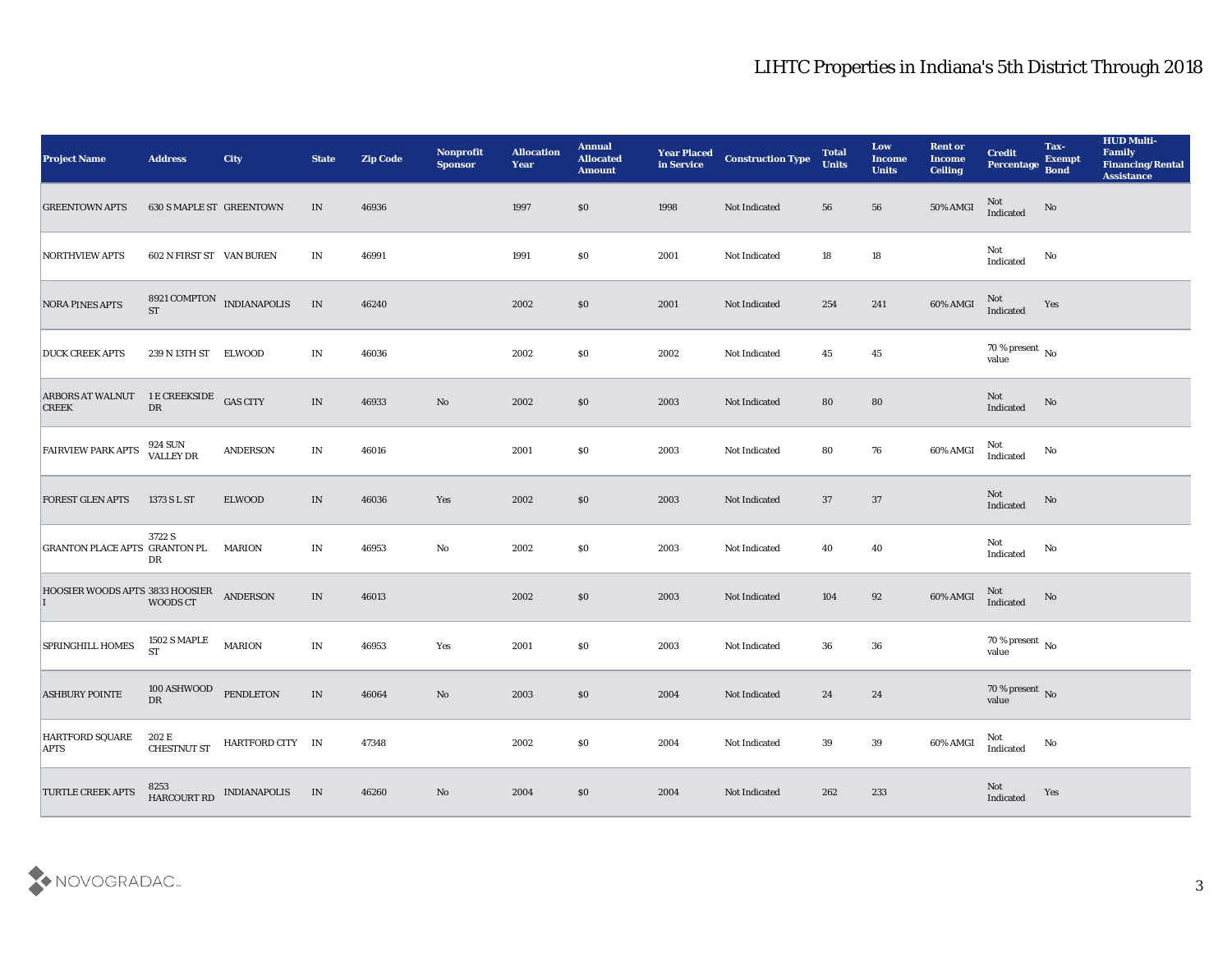| <b>Project Name</b>                                      | <b>Address</b>                       | City                         | <b>State</b> | <b>Zip Code</b> | <b>Nonprofit</b><br><b>Sponsor</b> | <b>Allocation</b><br><b>Year</b> | <b>Annual</b><br><b>Allocated</b><br><b>Amount</b> | <b>Year Placed</b><br>in Service | <b>Construction Type</b> | <b>Total</b><br><b>Units</b> | Low<br><b>Income</b><br><b>Units</b> | <b>Rent or</b><br><b>Income</b><br><b>Ceiling</b> | <b>Credit</b><br>Percentage | Tax-<br><b>Exempt</b><br><b>Bond</b> | <b>HUD Multi-</b><br>Family<br><b>Financing/Rental</b><br><b>Assistance</b> |
|----------------------------------------------------------|--------------------------------------|------------------------------|--------------|-----------------|------------------------------------|----------------------------------|----------------------------------------------------|----------------------------------|--------------------------|------------------------------|--------------------------------------|---------------------------------------------------|-----------------------------|--------------------------------------|-----------------------------------------------------------------------------|
| <b>ANDERSON</b><br>HOMES/ASBURY GLEN 2409 PITT ST        |                                      | ANDERSON                     | IN           | 46016           |                                    | 2003                             | $\$0$                                              | 2005                             | Not Indicated            | 37                           | 37                                   | 60% AMGI                                          | Not<br>Indicated            | No                                   |                                                                             |
| <b>GAS CITY SCHOOL</b><br><b>APTS</b>                    | <b>400 E S A ST</b>                  | <b>GAS CITY</b>              | IN           | 46933           | No                                 | 2003                             | \$0                                                | 2005                             | Not Indicated            | 19                           | 19                                   |                                                   | Not<br>Indicated            | No                                   |                                                                             |
| HOOSIER WOODS APTS 3833 HOOSIER<br>IІ                    | WOODS CT                             | <b>ANDERSON</b>              | IN           | 46013           | No                                 | 2003                             | $\$0$                                              | 2005                             | Not Indicated            | 110                          | 97                                   |                                                   | Not<br>Indicated            | No                                   |                                                                             |
| <b>TIMBERLAKE ESTATES</b><br><b>SENIOR APTS</b>          | 2200<br>HUMMINGBIRD ALEXANDRIA<br>LN |                              | IN           | 46001           | No                                 | 2004                             | $\$0$                                              | 2005                             | Not Indicated            | 36                           | 36                                   |                                                   | Not<br>Indicated            | No                                   |                                                                             |
| <b>DEER CHASE APTS I</b>                                 | 12190<br>WHIRLAWAY<br>DR             | <b>NOBLESVILLE</b>           | IN           | 46060           |                                    | 2005                             | $\$0$                                              | 2005                             | Not Indicated            | 144                          | 128                                  | 60% AMGI                                          | Not<br>Indicated            | No                                   |                                                                             |
| <b>PRINCETON LAKES</b><br><b>APTS</b>                    | 17955 MURRAY NOBLESVILLE<br>PL       |                              | IN           | 46060           |                                    | 2003                             | \$0                                                | 2005                             | Not Indicated            | 208                          | 208                                  | 60% AMGI                                          | Not<br>Indicated            | Yes                                  |                                                                             |
| ALEXANDRIA MANOR 600 E JACKSON ALEXANDRIA<br><b>APTS</b> | ST                                   |                              | IN           | 46001           |                                    | 2004                             | $\$0$                                              | 2005                             | Not Indicated            | 49                           | 49                                   |                                                   | Not<br>Indicated            | No                                   |                                                                             |
| <b>HAMILTON PLACE</b>                                    | 706 W MAIN ST ARCADIA                |                              | IN           | 46030           |                                    | 2004                             | $\$0$                                              | 2006                             | Not Indicated            | 54                           | 54                                   | 60% AMGI                                          | Not<br>Indicated            | No                                   |                                                                             |
| <b>DEER CHASE APTS II</b>                                | 12190<br><b>WHIRLAWAY</b><br>DR      | <b>NOBLESVILLE</b>           | IN           | 46060           |                                    | 2005                             | $\$0$                                              | 2006                             | Not Indicated            | 144                          | 128                                  |                                                   | Not<br>Indicated            | $\mathbf{No}$                        |                                                                             |
| HARTFORD PLACE<br><b>SENIOR HOUSING</b>                  | 102<br>E PKWY                        | INDEPENDENC HARTFORD CITY IN |              | 47348           |                                    | 2004                             | \$0                                                | 2006                             | Not Indicated            | 34                           | 32                                   |                                                   | Not<br>Indicated            | No                                   |                                                                             |
| <b>ASHBURY POINTE II</b>                                 | 200 ASHWOOD PENDLETON<br>DR          |                              | IN           | 46064           |                                    | 2006                             | \$0                                                | 2007                             | Not Indicated            | 18                           | 17                                   | 60% AMGI                                          | Not<br>Indicated            | No                                   |                                                                             |
| CENTRAL SCHOOL<br><b>SENIOR APTS</b>                     | 2120 CENTRAL ANDERSON<br>AVE         |                              | IN           | 46016           |                                    | 2006                             | $\$0$                                              | 2007                             | Not Indicated            | 35                           | 28                                   |                                                   | Not<br>Indicated            | $\rm \bf No$                         |                                                                             |
| <b>FOREST RIDGE APTS</b>                                 | 7653<br>WOODMORE<br>TRCE             | <b>INDIANAPOLIS</b>          | IN           | 46260           |                                    | 2007                             | \$0                                                | 2007                             | Not Indicated            | 218                          | $\bf{0}$                             |                                                   | Not<br>Indicated            | Yes                                  |                                                                             |

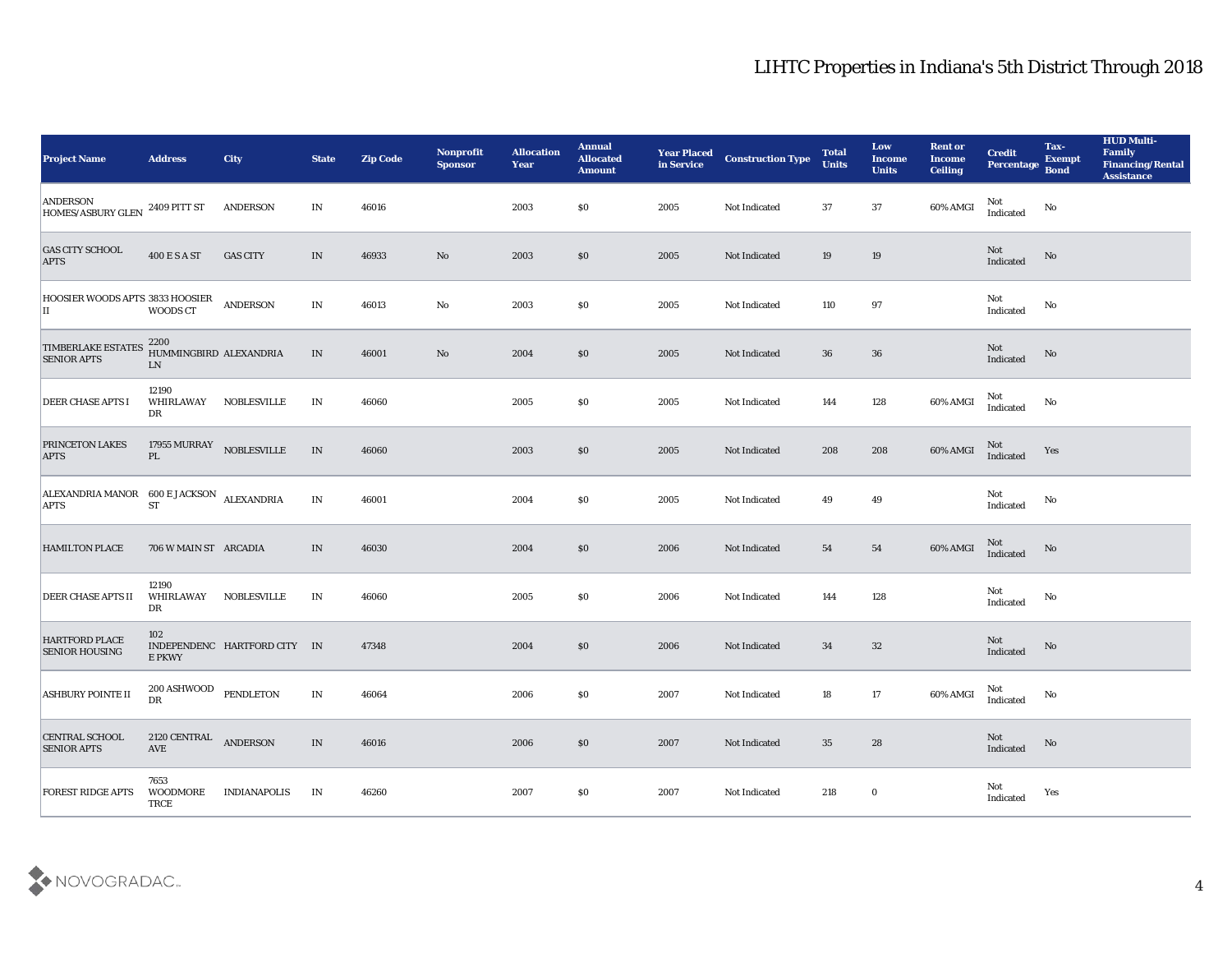| <b>Project Name</b>                                  | <b>Address</b>                                 | <b>City</b>         | <b>State</b>             | <b>Zip Code</b> | Nonprofit<br><b>Sponsor</b> | <b>Allocation</b><br><b>Year</b> | <b>Annual</b><br><b>Allocated</b><br><b>Amount</b> | <b>Year Placed</b><br>in Service | <b>Construction Type</b> | <b>Total</b><br><b>Units</b> | Low<br><b>Income</b><br><b>Units</b> | <b>Rent or</b><br><b>Income</b><br><b>Ceiling</b> | <b>Credit</b><br>Percentage                 | Tax-<br><b>Exempt</b><br><b>Bond</b> | <b>HUD Multi-</b><br>Family<br><b>Financing/Rental</b><br><b>Assistance</b> |
|------------------------------------------------------|------------------------------------------------|---------------------|--------------------------|-----------------|-----------------------------|----------------------------------|----------------------------------------------------|----------------------------------|--------------------------|------------------------------|--------------------------------------|---------------------------------------------------|---------------------------------------------|--------------------------------------|-----------------------------------------------------------------------------|
| <b>NORA COMMONS ON</b><br><b>THE MONON</b>           | 8801<br><b>EVERGREEN</b><br><b>AVE</b>         | <b>INDIANAPOLIS</b> | IN                       |                 |                             | 2004                             | \$0                                                | 2007                             | Not Indicated            | 272                          | 242                                  | 60% AMGI                                          | Not<br>Indicated                            | Yes                                  |                                                                             |
| <b>PARK REGENCY APTS</b>                             | 8851 COLBY<br><b>BLVD</b>                      | <b>INDIANAPOLIS</b> | IN                       | 46268           |                             | 2007                             | \$0                                                | 2007                             | Not Indicated            | 111                          | $111\,$                              |                                                   | Not<br>Indicated                            | Yes                                  |                                                                             |
| <b>AUTUMN RIDGE APTS 103 S</b><br>(ANDERSON)         | RANGELINE RD ANDERSON                          |                     | IN                       | 46012           | Yes                         | 1996                             | \$0                                                | 2007                             | Not Indicated            | 120                          | 120                                  |                                                   | 70 % present $\overline{N_0}$<br>value      |                                      |                                                                             |
| <b>GREYSTONE APTS OF</b><br><b>NOBLESVILLE</b>       | 7160<br>OXFORDSHIRE NOBLESVILLE<br><b>BLVD</b> |                     | $\mathbf{IN}$            | 46062           | $\mathbf {No}$              | 2005                             | \$0                                                | 2008                             | <b>New Construction</b>  | 236                          | 236                                  | 50% AMGI                                          | $30\,\%$ present $\,$ Yes value             |                                      |                                                                             |
| <b>LINCOLNWOOD</b><br><b>ESTATES</b>                 | 306 LINCOLN<br>WOOD DR                         | <b>ALEXANDRIA</b>   | IN                       | 46001           |                             | 2007                             | \$80,934                                           | 2009                             | Acquisition and Rehab 32 |                              | 32                                   | 60% AMGI                                          | <b>Both 30%</b><br>and 70%<br>present value | No                                   |                                                                             |
| <b>SPICEWOOD GARDEN</b><br><b>APTS</b>               | 801 GINGER LN SHERIDAN                         |                     | IN                       | 46069           |                             | 2008                             | \$331,276                                          | 2009                             | <b>New Construction</b>  | 23                           | 23                                   | 60% AMGI                                          | 70 % present No<br>value                    |                                      |                                                                             |
| <b>NOBLE MANOR</b><br><b>VILLAGE APTS</b>            | 777 QUEENS LN NOBLESVILLE                      |                     | IN                       |                 | No                          | 2009                             | \$190,848                                          | 2011                             | Acquisition and Rehab 73 |                              | 73                                   | 50% AMGI                                          | <b>Both 30%</b><br>and 70%<br>present value | No                                   |                                                                             |
| NOBLESVILLE SENIOR<br><b>APTS</b>                    | 15367<br><b>MEREDITH</b><br>MEADOWS DR E       | <b>NOBLESVILLE</b>  | IN                       | 46060           |                             | 2009                             | \$1,286,587                                        | 2011                             | <b>New Construction</b>  | 84                           | 84                                   | 60% AMGI                                          | Not<br>Indicated                            | No                                   |                                                                             |
| COMMONS AT SPRING 17308 CAYUGA<br><b>MILL</b>        | DR                                             | <b>WESTFIELD</b>    | $\ensuremath{\text{IN}}$ | 46074           | $\mathbf{N}\mathbf{o}$      | 2010                             | \$800,000                                          | 2012                             | <b>New Construction</b>  | 66                           | 66                                   | 60% AMGI                                          | Not<br>Indicated                            | No                                   | Yes                                                                         |
| <b>LAWRENCE VILLAGE</b><br><b>SENIOR RESIDENCE</b>   | 9115 HAWKINS<br>RD                             | <b>INDIANAPOLIS</b> | IN                       | 46216           | $\mathbf {No}$              | 2010                             | \$1,909,326                                        | 2012                             | <b>New Construction</b>  | 45                           | 45                                   | 60% AMGI                                          | Not<br>Indicated                            | $\rm\thinspace No$                   | Yes                                                                         |
| <b>SPICEWOOD GARDEN</b><br>II                        | 206<br>SPICEWOOD DR SHERIDAN<br>$\mathbf N$    |                     | IN                       | 46069           | No                          | 2011                             | \$432,923                                          | 2012                             | <b>New Construction</b>  | 26                           | 26                                   | 60% AMGI                                          | 70 % present No<br>value                    |                                      | Yes                                                                         |
| <b>ERHAL SENIOR</b><br><b>HOUSING AT</b><br>ANDERSON | 28 W 12TH ST ANDERSON                          |                     | IN                       | 46016           | $\mathbf{No}$               | 2013                             | \$434,419                                          | 2014                             | Acquisition and Rehab 30 |                              | $30\,$                               |                                                   | Not<br>$\operatorname{Indicated}$           | No                                   | Yes                                                                         |
| <b>CASEY ACRES</b>                                   | 1270 SABRINA<br><b>WAY</b>                     | WESTFIELD           | $\ensuremath{\text{IN}}$ | 46074           |                             | 2013                             | \$719,500                                          | 2015                             | New Construction         | 227                          | 227                                  |                                                   | Not<br>Indicated                            | $\mathbf{N}\mathbf{o}$               | Yes                                                                         |